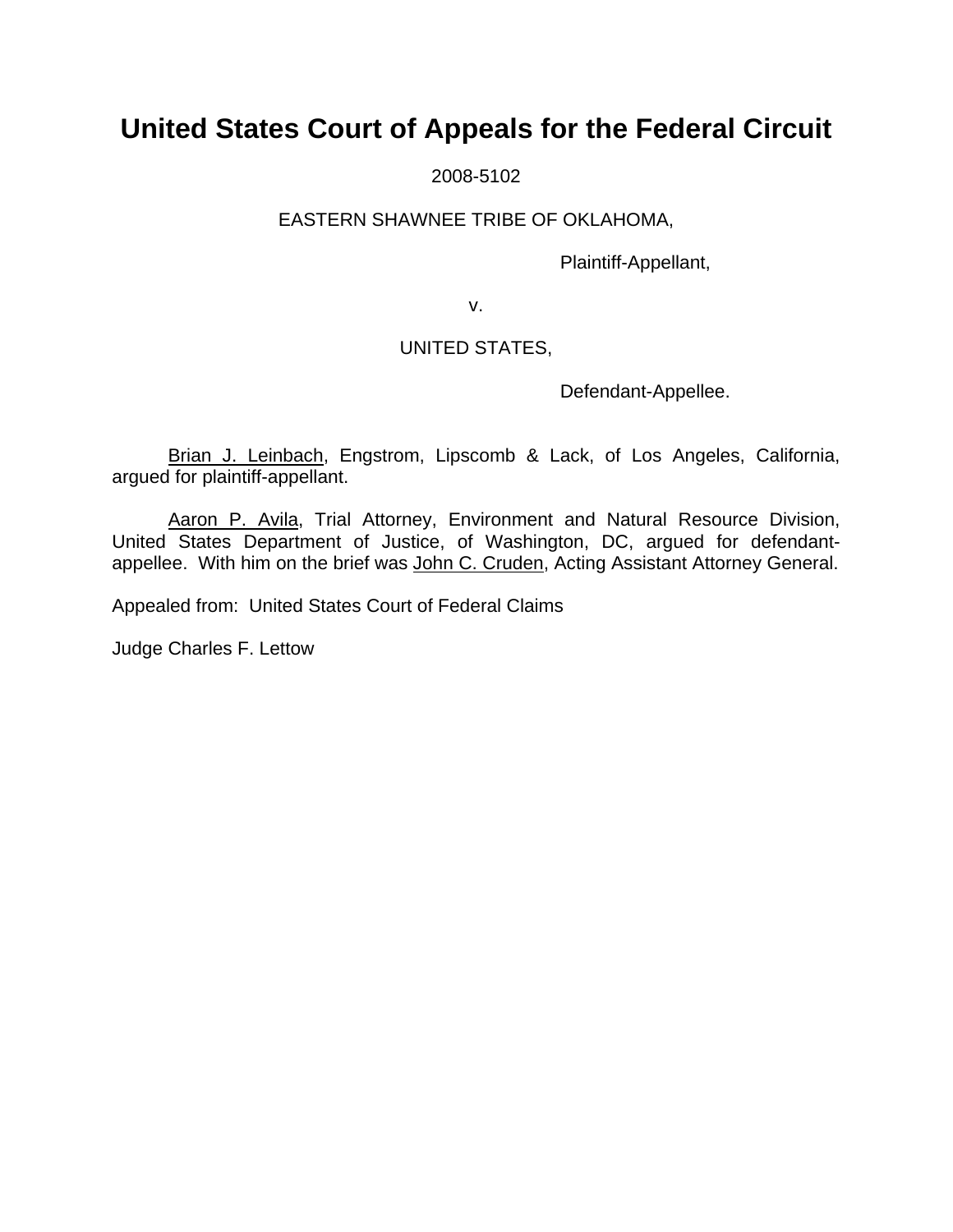# **United States Court of Appeals for the Federal Circuit**

2008-5102

## EASTERN SHAWNEE TRIBE OF OKLAHOMA,

Plaintiff-Appellant,

v.

## UNITED STATES,

Defendant-Appellee.

Appeal from the United States Court of Federal Claims in case 06-CV-917, Judge Charles F. Lettow.

DECIDED: September 17, 2009

Before GAJARSA, DYK, and MOORE, Circuit Judges.

 $\frac{1}{\sqrt{2}}$  ,  $\frac{1}{\sqrt{2}}$  ,  $\frac{1}{\sqrt{2}}$  ,  $\frac{1}{\sqrt{2}}$  ,  $\frac{1}{\sqrt{2}}$  ,  $\frac{1}{\sqrt{2}}$  ,  $\frac{1}{\sqrt{2}}$  ,  $\frac{1}{\sqrt{2}}$  ,  $\frac{1}{\sqrt{2}}$  ,  $\frac{1}{\sqrt{2}}$  ,  $\frac{1}{\sqrt{2}}$  ,  $\frac{1}{\sqrt{2}}$  ,  $\frac{1}{\sqrt{2}}$  ,  $\frac{1}{\sqrt{2}}$  ,  $\frac{1}{\sqrt{2}}$ 

 $\frac{1}{2}$  ,  $\frac{1}{2}$  ,  $\frac{1}{2}$  ,  $\frac{1}{2}$  ,  $\frac{1}{2}$  ,  $\frac{1}{2}$  ,  $\frac{1}{2}$  ,  $\frac{1}{2}$  ,  $\frac{1}{2}$  ,  $\frac{1}{2}$  ,  $\frac{1}{2}$  ,  $\frac{1}{2}$  ,  $\frac{1}{2}$  ,  $\frac{1}{2}$  ,  $\frac{1}{2}$  ,  $\frac{1}{2}$  ,  $\frac{1}{2}$  ,  $\frac{1}{2}$  ,  $\frac{1$ 

Opinion for the court filed by Circuit Judge DYK. Concurring opinion filed by Circuit Judge MOORE.

DYK, Circuit Judge.

The Eastern Shawnee Tribe of Oklahoma ("the Tribe") brought suit in the Court of Federal Claims, alleging that the United States had breached fiduciary and other duties as trustee of property and other assets owned by the Tribe. The Court of Federal Claims dismissed the case without prejudice, holding that 28 U.S.C. § 1500 precluded the Court of Federal Claims' jurisdiction over the Tribe's claims because the Tribe had earlier filed a district court complaint "aris[ing] from the same operative facts and seek[ing] essentially the same relief." E. Shawnee Tribe of Okla. v. United States, 82 Fed. Cl. 322, 329 (2008). Recently in Tohono O'odham Nation v. United States, 559 F.3d 1284 (Fed. Cir. 2009), we held in similar circumstances that § 1500 was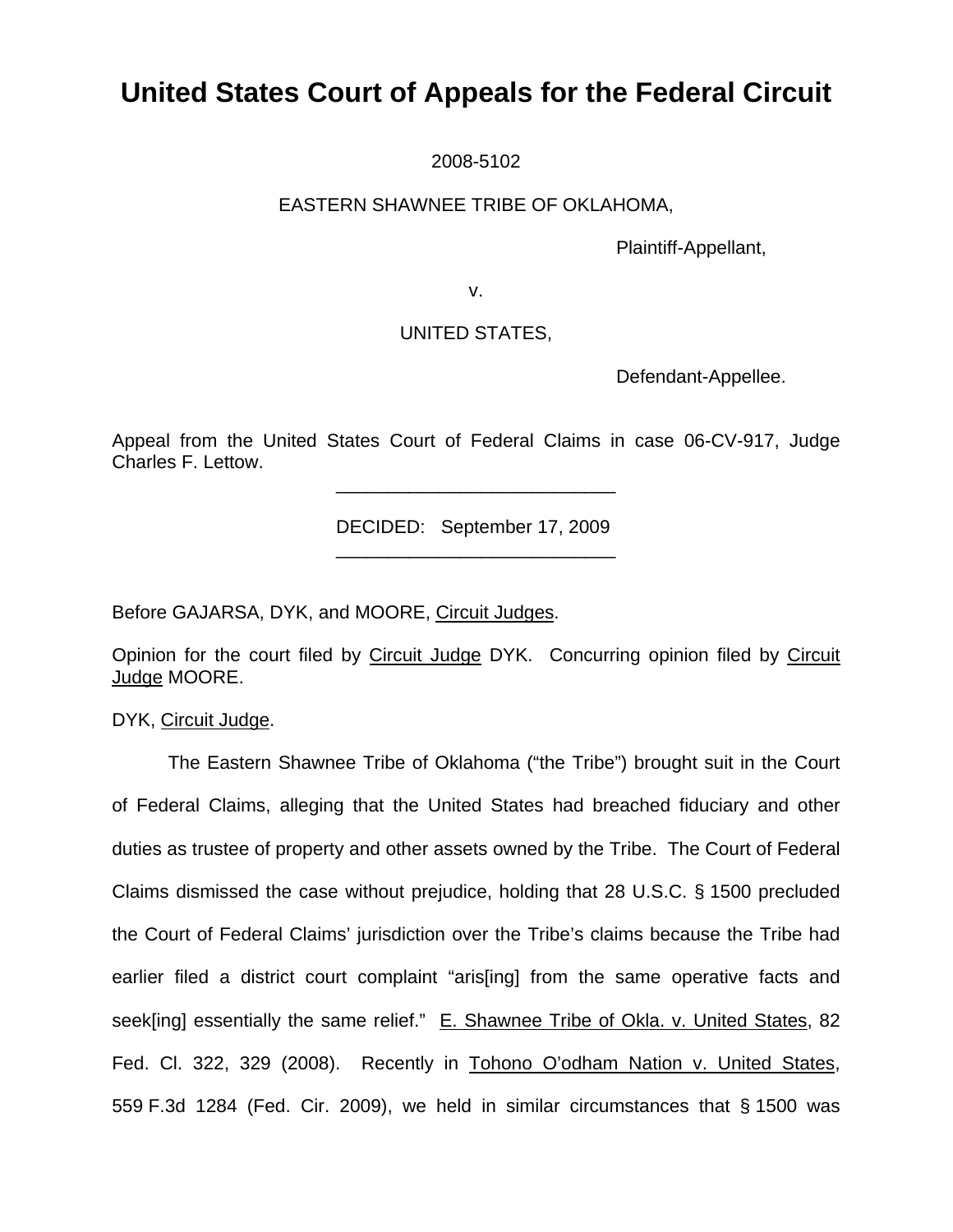inapplicable because the complaints sought different relief in the Court of Federal Claims and in the district court. Accordingly, we reverse and remand.

### INTRODUCTION

The United States has important trust obligations to Indian tribes. Various suits have been brought asserting breaches of those duties, including the failure to provide an accurate accounting of lease payments received by the United States on behalf of the tribes, an obligation that is now reinforced by statute. See American Indian Trust Fund Management Reform Act of 1994, Pub. L. No. 103-412, 108 Stat. 4239 (codified at 25 U.S.C. §§ 4001–61). This case once again involves claims by an Indian tribe against the United States for breach of such trust duties, as well as questions as to the respective jurisdictions of the United States District Court for the District of Columbia and the Court of Federal Claims.

The Administrative Procedure Act ("APA") appears to provide that claims seeking monetary recovery and an equitable accounting for breach of trust duties must be brought in the Court of Federal Claims. Under the APA, the district court lacks jurisdiction unless parties are "seeking relief other than money damages." 5 U.S.C. § 702. Claims for monetary recovery and an equitable accounting appear to be essentially for "money damages" (as the Court of Federal Claims held here, E. Shawnee, 82 Fed. Cl. at 329). As the Supreme Court has recently noted, "[a]lmost invariably . . . suits seeking (whether by judgment, injunction, or declaration) to compel the defendant to pay a sum of money to the plaintiff are suits for 'money damages,' as that phrase has traditionally been applied, since they seek no more than compensation for loss resulting from the defendant's breach of legal duty." Great-West Life & Annuity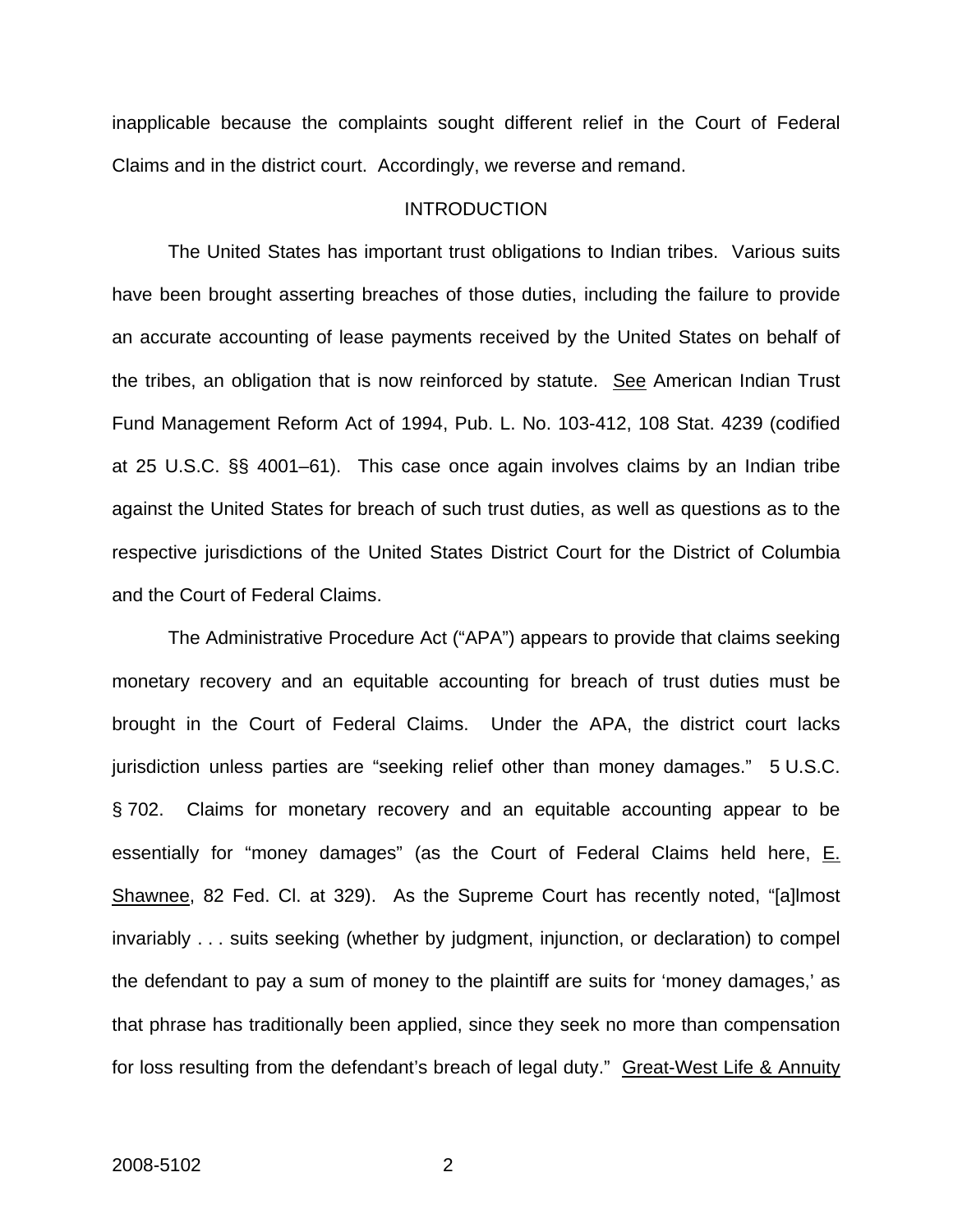Ins. Co. v. Knudson, 534 U.S. 204, 210 (2002) (quoting Bowen v. Massachusetts, 487 U.S. 879, 918-919 (1988) (Scalia, J., dissenting)) (alteration in original) (quotation marks omitted). In addition, the district court lacks jurisdiction unless "there is no other adequate remedy in a court." 5 U.S.C. § 704. Again there appears to be an "adequate remedy" in the Court of Federal Claims. The Court of Federal Claims can award monetary relief and appears to have the authority to order an equitable accounting as ancillary relief, the Tucker Act having been amended in 1982 "to permit the Court of Federal Claims to grant equitable relief ancillary to claims for monetary relief over which it has jurisdiction, see 28 U.S.C. §§ 1491(a)(2), (b)(2)." Nat'l Air Traffic Controllers Ass'n v. United States, [1](#page-3-0)60 F.3d 714, 716 (Fed. Cir. 1998).<sup>1</sup>

The United States Court of Appeals for the District of Columbia Circuit—we think incorrectly—has nonetheless held that §§ 702 and 704 of the APA do not bar a suit in the district court for an equitable accounting and the award of monetary relief, though it has agreed that some forms of monetary relief are unavailable in the district court and must be sought in the Court of Federal Claims. See Cobell v. Norton, 240 F.3d 1081, 1094, 1104 (D.C. Cir. 2001). The result is that responsibility for resolving these breach of trust controversies is split between the district court and the Court of Federal Claims.

The question presented here is whether a suit filed in the Court of Federal Claims seeking relief that was not sought in the district court and that the district court cannot

<span id="page-3-0"></span> $\frac{1}{1}$  Before the 1982 amendment the Court of Federal Claims appears to have lacked such authority. See Klamath & Modoc Tribes v. United States, 174 Ct. Cl. 483, 487 (1966) ("It is fundamental that an action for accounting is an equitable claim and that courts of equity have original jurisdiction to compel an accounting. Our general jurisdiction under the Tucker Act does not include actions in equity." (citations omitted)).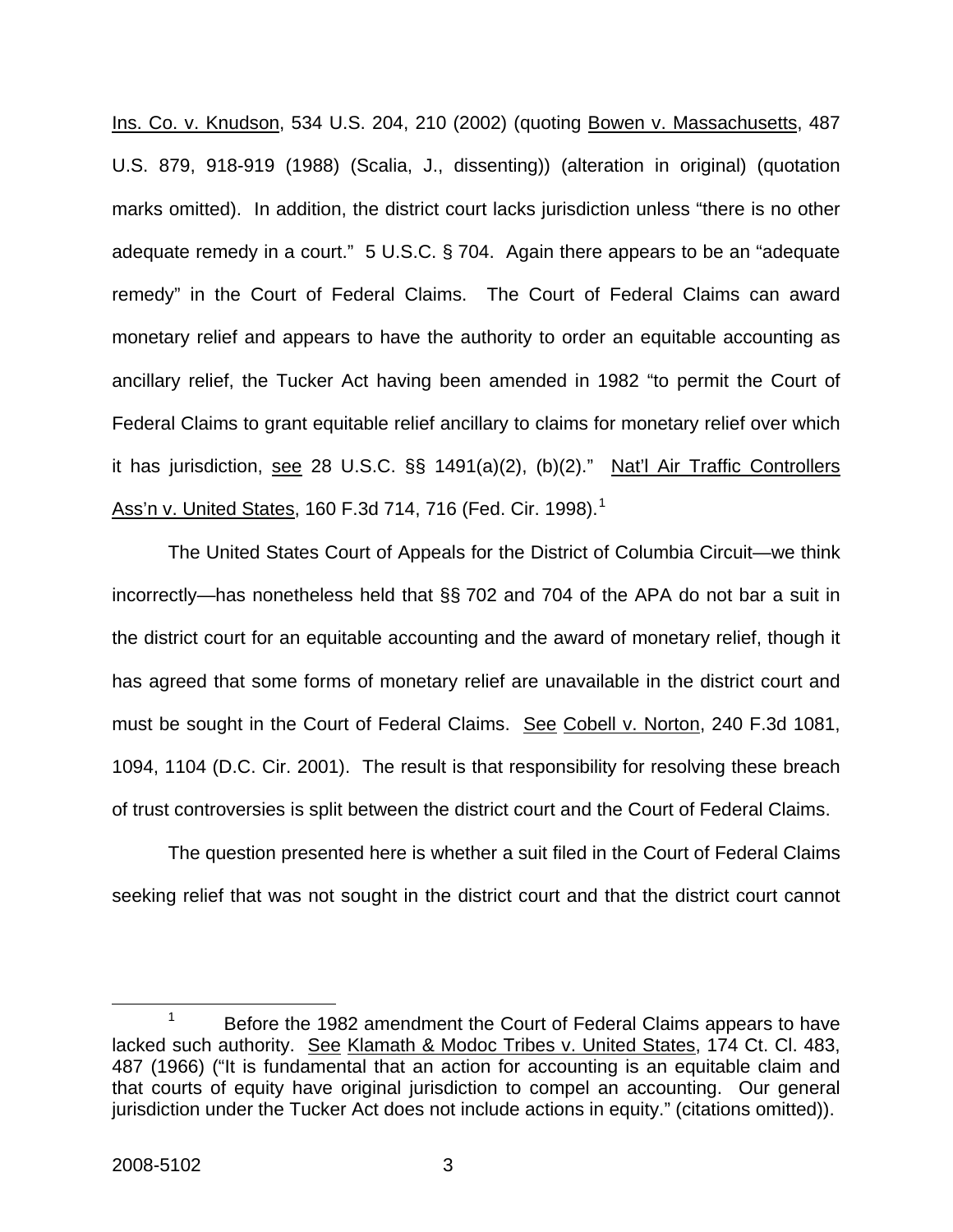award (even under the D.C. Circuit's expansive theory of district court jurisdiction) is barred by the provisions of 28 U.S.C. § 1500.

Section 1500 provides that "[t]he United States Court of Federal Claims shall not have jurisdiction of any claim for or in respect to which the plaintiff or his assignee has pending in any other court any suit or process against the United States." 28 U.S.C. § 1500.

#### BACKGROUND

The Tribe is a federally recognized sovereign Indian tribe living in northeastern Oklahoma. The United States holds and manages funds, land, and resources in trust for the Tribe.

On December 20, 2006, the Tribe filed a complaint in the District Court for the District of Columbia against the Secretary of the Interior, the Special Trustee for American Indians, and the Secretary of the Treasury, alleging that the United States had breached its trust duties to the Tribe. See Complaint at 10, E. Shawnee Tribe of Okla. v. Salazar, No. 1:06-cv-0[2](#page-4-0)162-JR (D.D.C. Dec. 20, 2006) ("District Ct. Compl.").<sup>2</sup> In the district court, the Tribe characterized its suit as an action "for an accounting and a reconciliation of its trust funds, for equitable relief, and for such other relief as the Court deems appropriate." Id. at 1. The Tribe sought several forms of relief in the district court, specifically asking:

> 1. For a declaration that the Defendants have not provided the Plaintiff with a complete, accurate and up to date accounting of the Plaintiff's trust funds as required by law.

<span id="page-4-0"></span> $\frac{1}{2}$  $2^2$  This district court litigation has been temporarily stayed in order to allow the parties to attempt settlement or alternative dispute resolution. See Parties' Joint Status Report at 7, E. Shawnee Tribe of Okla. v. Salazar, No. 1:06-cv-02162-JR (D.D.C. July 15, 2009).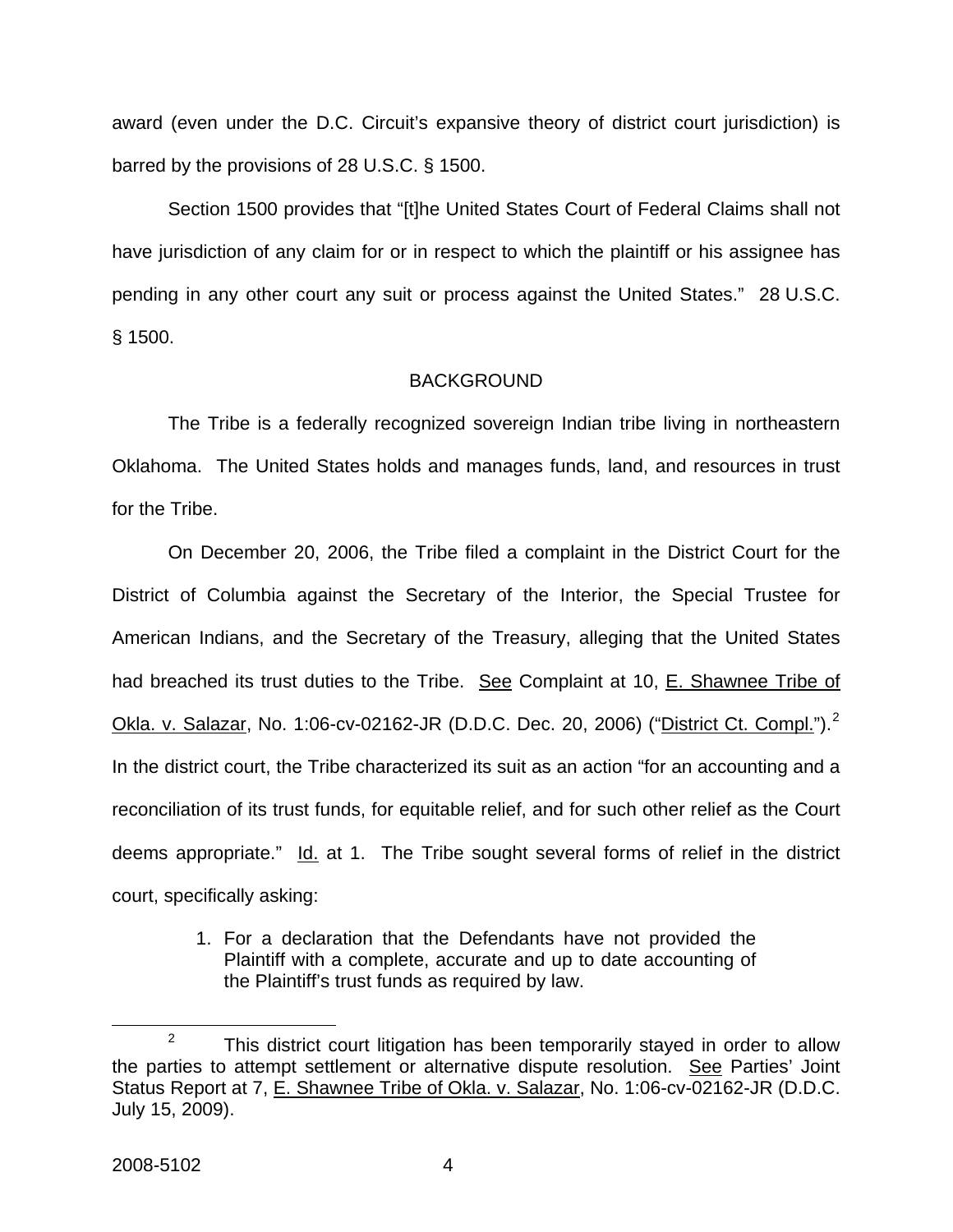- 2. For a declaration that by so doing, the Defendants have deprived the Plaintiff of the ability to identify whether it has suffered a loss, as well as any specific claims that it might have against the Defendants for their mismanagement of those funds.
- 3. For a mandatory injunction requiring the Defendants to provide a full and complete accounting of the Plaintiff's trust funds.
- 4. For a judicial order preserving any claims that the Plaintiff might uncover once it receives that accounting.
- 5. For an order directing the Defendants to manage all of the Plaintiff's current and future trust funds, properties and resources in full compliance with all applicable law and with their duties as the Plaintiff's guardian and trustee.
- 6. For an award of cost of suit, without limitation, attorneys' fees under the Equal Access to Justice Act, 28 U.S.C. Section 2412, and other applicable federal statues, and under general principals [sic] of law and equity, and the fees and costs for expert assistance.
- 7. For such other relief as may be just and equitable.

Id. at 13.

Eight days later, on December 28, 2006, the Tribe filed a complaint in the Court

of Federal Claims, alleging that the United States had breached its trust duties to the

Tribe. See Complaint at 1, E. Shawnee Tribe of Okla. v. United States, 82 Fed. Cl. 322

(2008) (No. 1:06-cv-00917-CFL). In the Court of Federal Claims, the Tribe

characterized its suit as an action "for money damages, with interest" from the failure of

the United States to "generate, invest and manage the Plaintiff's tribal trust assets and

property in the manner prescribed by applicable law." Id. The relief specifically

requested by the Tribe was:

- 1. Consequential damages according to proof,
- 2. Incidental damages according to proof,
- 3. Compound interest on liquidated amount and judgment awards.
- 4. Pre-judgment interest,
- 5. Costs of the suit herein,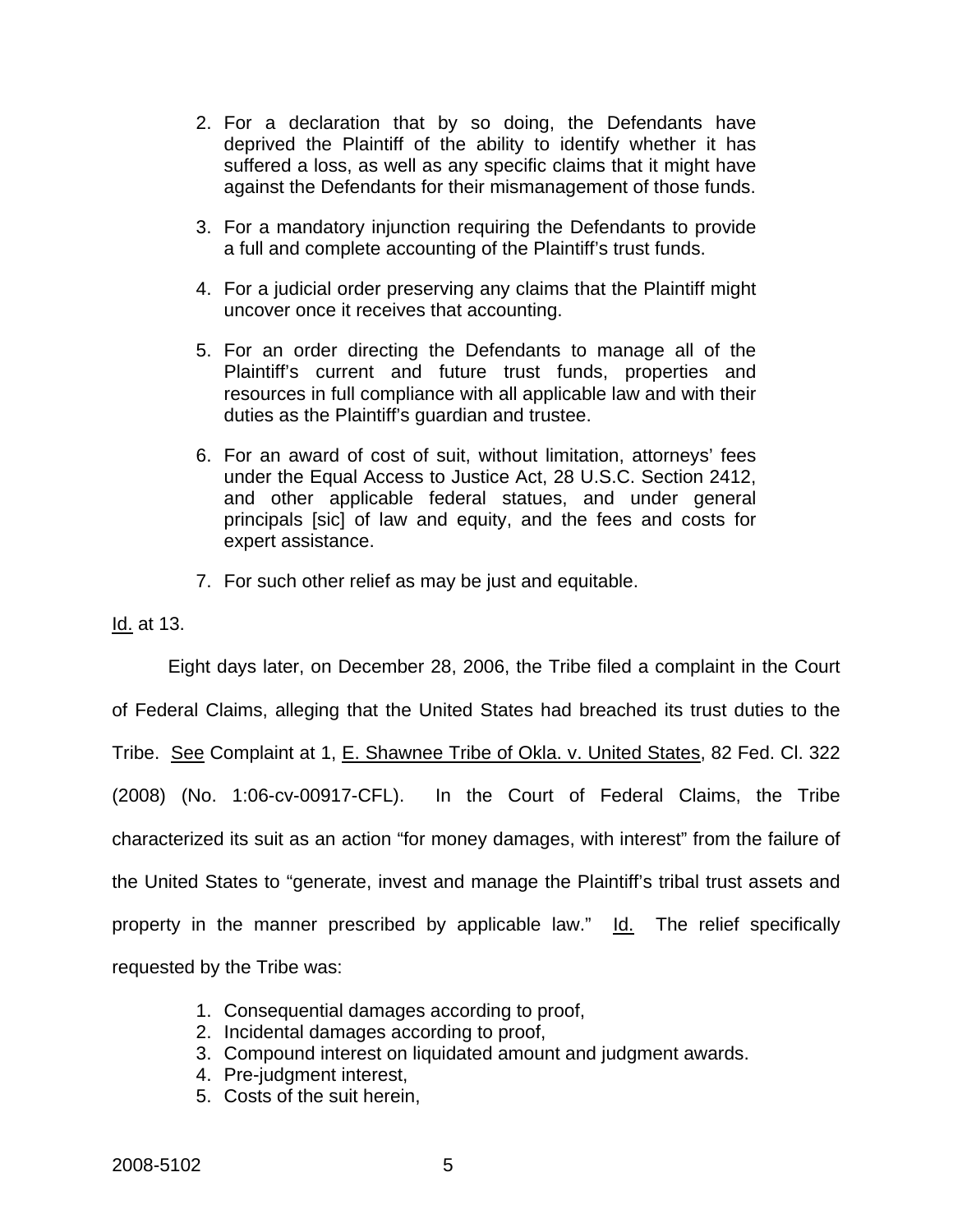- 6. Attorneys fees, according to statute
- 7. Any and all other relief or damages as permitted by this Court or applicable law.

Id. at 17.

In January 2008, the Court of Federal Claims ordered the Tribe to show cause why its case should not be dismissed in light of 28 U.S.C. § 1500. After additional briefing by both parties and a hearing, the court determined that the Tribe's claims in the district court and the Court of Federal Claims were "basically different manifestations of the same underlying claim that the government failed properly to administer and manage Eastern Shawnee's trust land and assets." E. Shawnee, 82 Fed. Cl. at 326. The court also determined that "the accounting sought [in the district court] is 'in essence' a claim for money damages," noting that such a claim would then "fall under the exclusive jurisdiction" of the Court of Federal Claims. Id. at 329. The court concluded that § 1500 removed its jurisdiction of the Tribe's case because the Tribe's claim for damages in the Court of Federal Claims arose "from the same operative facts and [sought] essentially the same relief as that sought by the Tribe in a case filed eight days earlier in district court," and dismissed the Tribe's suit without prejudice. Id. at 329.

The Tribe timely appealed. We have jurisdiction under 28 U.S.C. § 1295(a)(3).

## **DISCUSSION**

We review without deference dismissals by the Court of Federal Claims for lack of jurisdiction. Sacco v. United States, 452 F.3d 1305, 1308 (Fed. Cir. 2006).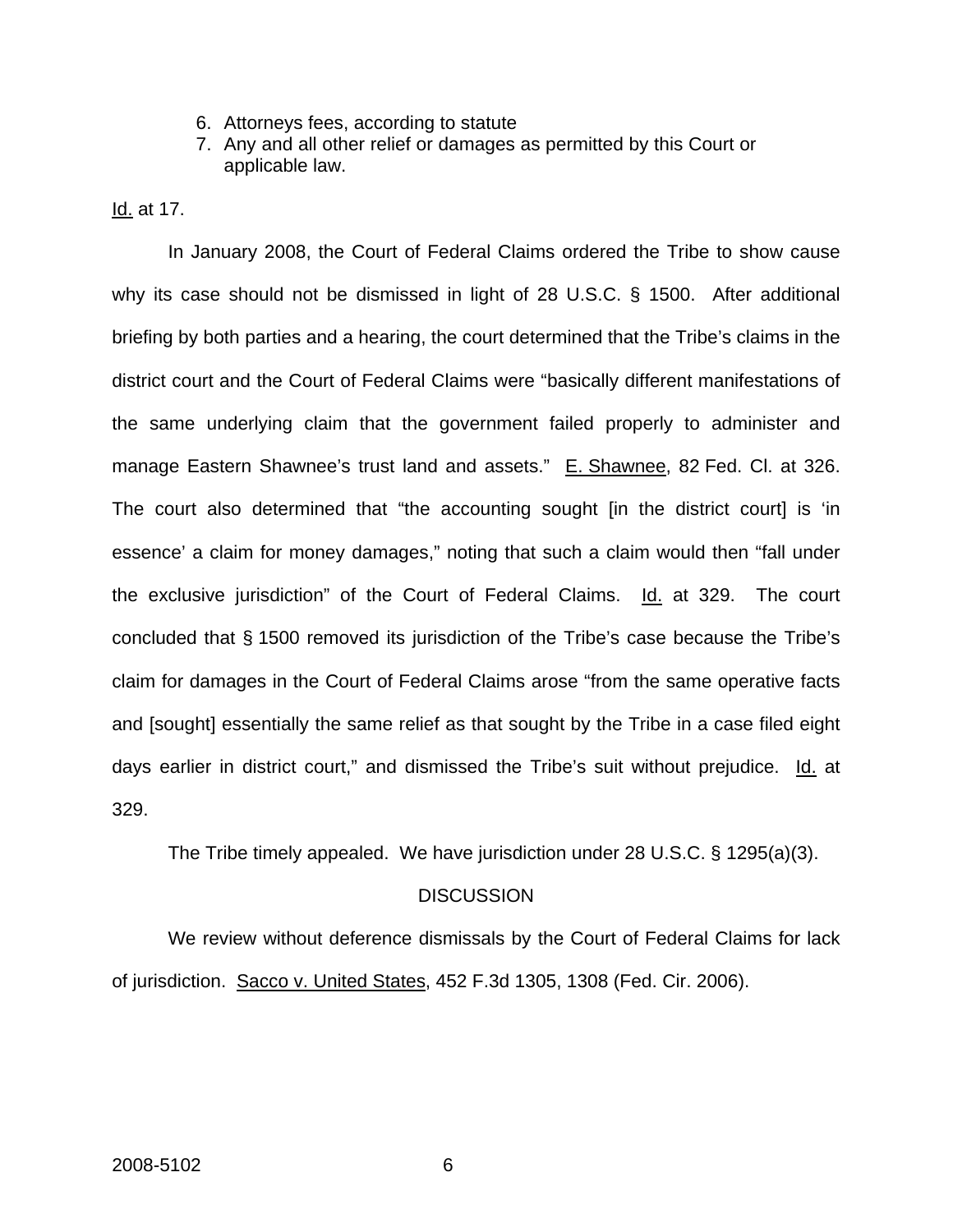In Keene Corp. v. United States, the Supreme Court interpreted the term "claim" in § 1500. 508 U.S. 200, 210–14 (1993). The Court held that under § 1500, "the comparison of the two cases for purposes of possible dismissal would turn on whether the plaintiff's other suit was based on substantially the same operative facts as the Court of Claims action, at least if there was some overlap in the relief requested." Id. at 212. In Loveladies Harbor, Inc. v. United States, following Keene, we held that "[f]or the Court of Federal Claims to be precluded from hearing a claim under § 1500, the claim pending in another court must arise from the same operative facts, and must seek the same relief." 27 F.3d 1545, 1551 (Fed. Cir. 1994) (en banc). The plaintiff here does not persuasively dispute that the claims in the district court and the Court of Federal Claims arise from the same set of operative facts. The question is whether the complaints seek the same relief.

In Tohono we examined similar issues involving the jurisdiction of the Court of Federal Claims under § 1500. The Tohono O'odham Nation ("the Nation") had filed a complaint in district court seeking an accounting and corrected statement of the Nation's assets held in trust by the United States, and then had filed a complaint in the Court of Federal Claims seeking money damages from the United States for breaching its fiduciary duty as trustee. Tohono, 559 F.3d at 1285–86.

We applied in Tohono the test for jurisdiction under § 1500 set forth in our opinion in Loveladies. We emphasized in Tohono that "it is the relief that the plaintiff requests that is relevant under § 1500," 559 F.3d at 1291, citing the Supreme Court's decision in Keene, 508 U.S. at 212 (discussing "overlap in the relief requested").

I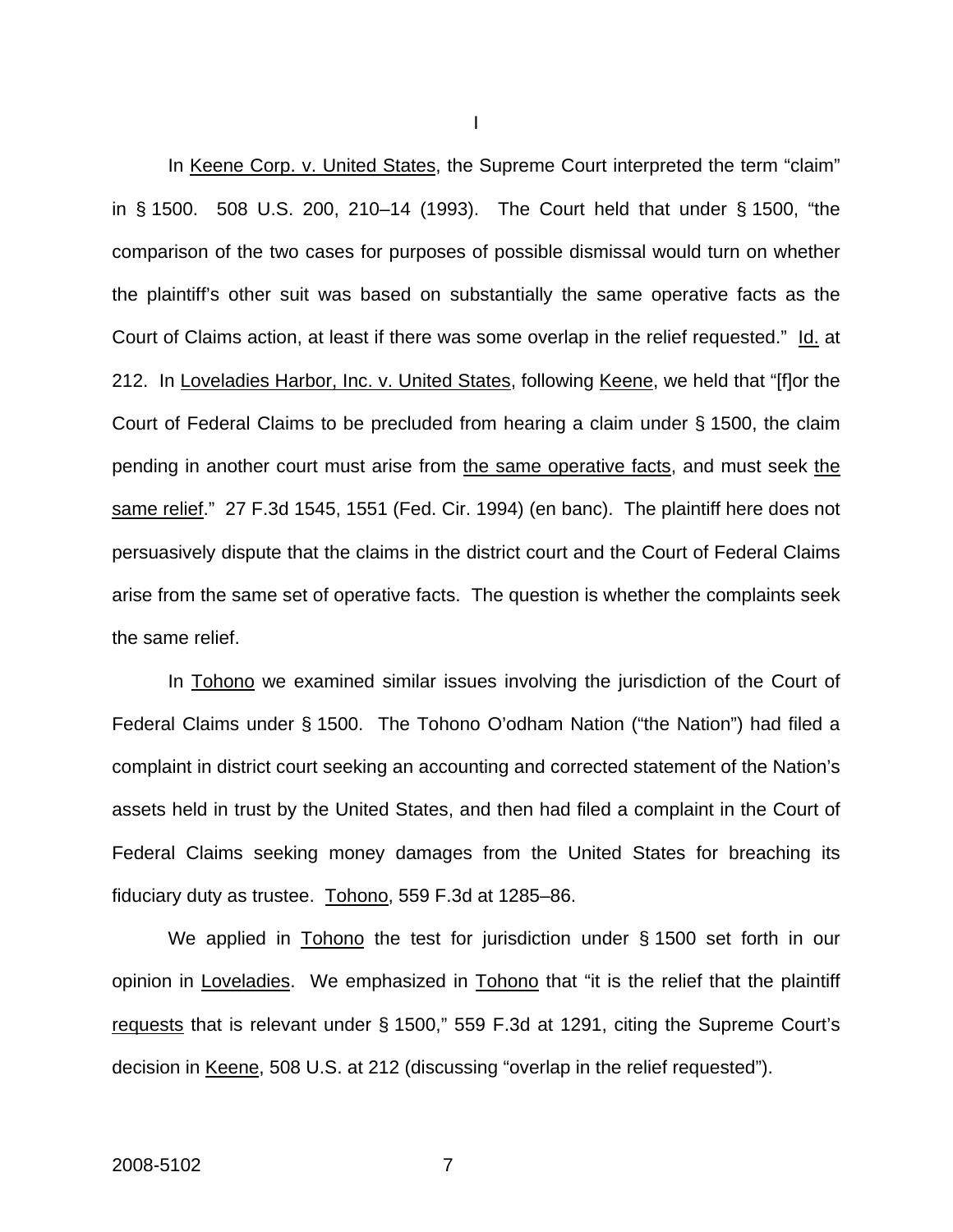In Tohono we distinguished between the Nation's claims in the district court, which sought only equitable relief, and the Nation's claims in the Court of Federal Claims, which sought only damages at law. Tohono, 559 F.3d at 1289. We concluded that the district court complaint requested an equitable accounting and restatement of the Nation's trust accounts and that the Court of Federal Claims complaint requested a legal remedy—"essentially consequential damages." Id. at 1290. We also distinguished the Nation's district court complaint as seeking "old money," characterized as "money that is already in the government's possession, but that erroneously does not appear in the Nation's accounts," from the Nation's Court of Federal Claims complaint seeking "new money," such as consequential damages and lost profits. Id. We concluded that the availability of an accounting in aid of judgment in the Court of Federal Claims "does not transform [an] unambiguous request for damages into a request for an accounting." Id. at 1291. Thus, we held that because the Nation had requested different relief in the district court and the Court of Federal Claims, the Court of Federal Claims had jurisdiction to hear the Nation's claims.

The basic holding in  $\underline{Tohono}$  is that  $\S$  1500 is not a bar to claims seeking relief in the Court of Federal Claims where different relief is sought in the Court of Federal Claims and the relief sought in the Court of Federal Claims could not be awarded in the district court action. See id. at 1292 ("The Nation's complaint in the Court of Federal Claims seeks only . . . relief that the Nation has not requested in the district court, and which the district court is, in any event, powerless to award.").<sup>[3](#page-8-0)</sup> Here, because

<span id="page-8-0"></span> $\overline{\phantom{a}}$  3 <sup>3</sup> The concurrence here curiously suggests that this reading of Tohono "expands" the exception recognized by that case. We do no such thing. We simply recognize that Tohono imposes a dual requirement.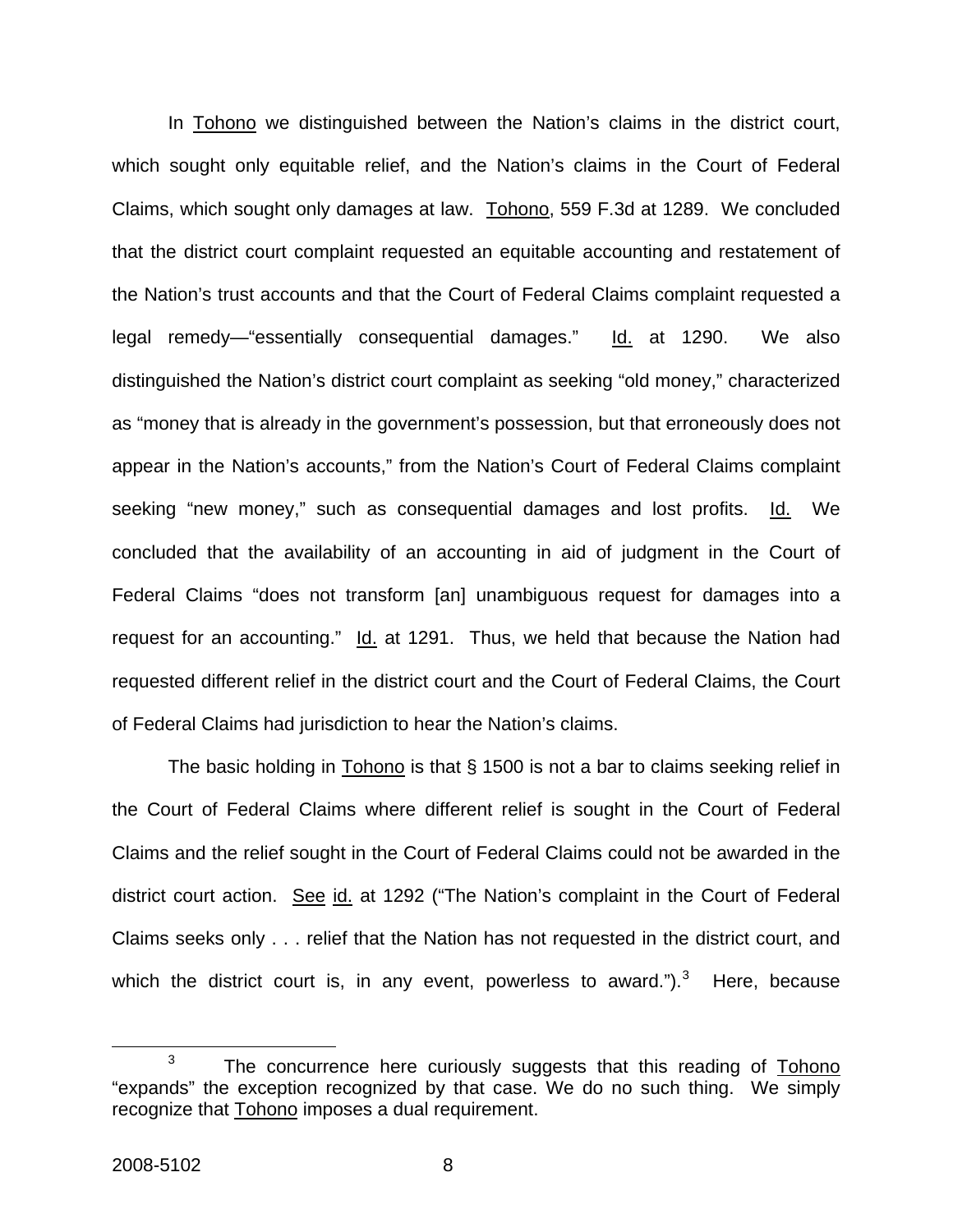consequential damages were not sought in the district court and the district court could not award consequential damages, § 1500 is not a bar to the Court of Federal Claims action. If claimants were barred by § 1500 from filing such a suit in the Court of Federal Claims with respect to claims not brought in the district court, the statute of limitations could well run on such claims during the pendency of the district court proceeding. On the other hand, if the protective filing of such claims were allowed, the government's interest in avoiding duplicative proceedings could be addressed by staying the Court of Federal Claims proceedings pending the outcome of the district court proceedings. Cf. Tohono, 599 F.3d at 1291–92.

II

As a panel, we are bound by the earlier decision in Tohono. For the same reasons described in Tohono, § 1500 does not bar the Court of Federal Claims here from exercising jurisdiction over the Tribe's claims.

The Tribe's Court of Federal Claims complaint here and its complaint in the district court differentiated the monetary relief sought in each court even more clearly than the two complaints in Tohono. Unlike the plaintiff in Tohono, who sought restitution and disgorgement in the district court in addition to an accounting, the Tribe here sought only a general accounting of its trust assets in the district court. In addition, here the Tribe's district court complaint disavowed at least some claims for money damages, stating that "[t]he Tribe may have claims to damages that cannot be ascertained until after the Defendants make a reconciliation and accounting of the Tribe's trust property and accounts" and that "[s]ome of these claims, should they exist, will have to be filed in the United States Court of Federal Claims." District Ct. Compl. at 12. Under Tohono,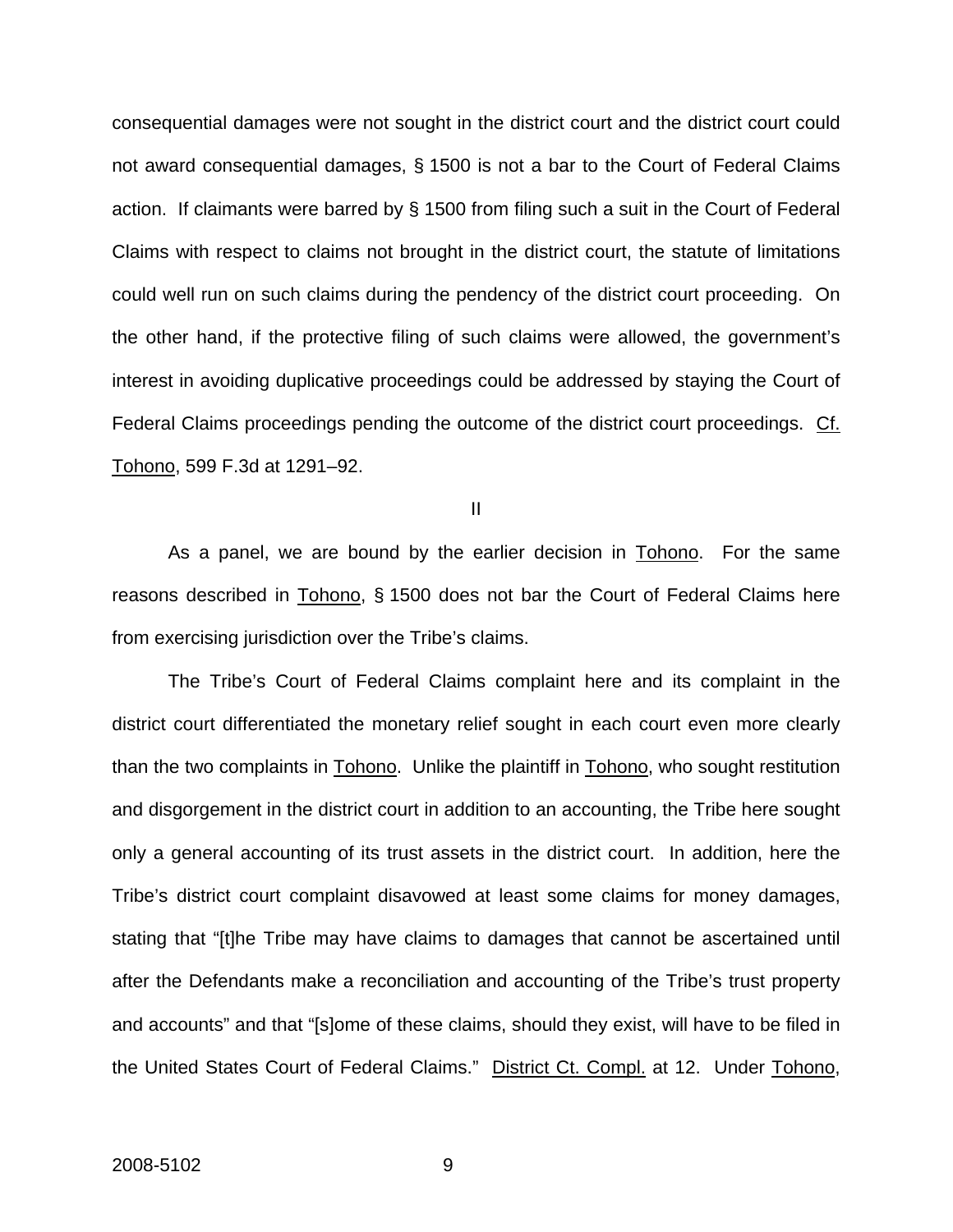the Tribe thus requested different relief in the district court than in the Court of Federal Claims, and  $\S$  1500 is inapplicable.<sup>[4](#page-10-0)</sup>

We reverse the dismissal of the Tribe's suit and remand the case to the Court of Federal Claims.

# REVERSED AND REMANDED

COSTS

No costs.

<span id="page-10-0"></span> $\overline{a}$  $4 \cdot$  Following oral argument in this case, we requested supplemental briefing on the issue of whether § 1500 is applicable when the district court lacks jurisdiction over the claims asserted in district court. Both parties argued in their supplemental briefs that a district court's jurisdiction over the claims asserted in district court (as opposed to its jurisdiction over the claims asserted in the Court of Federal Claims) is in general irrelevant to a § 1500 analysis under Frantz Equip. Co. v. United States, 98 F. Supp. 579, 580 (Ct. Cl. 1951). However, both parties also recognized that the majority opinion in Loveladies concluded that a § 1500 analysis is inapplicable to a claim over which the district court concludes it lacks jurisdiction. See Loveladies, 27 F.3d at 1554 (concluding that because the district court had determined that it did not have jurisdiction to hear a takings claim, that claim was "without legal significance" in a § 1500 analysis). In the district court, the Tribe sued under the APA. See District Ct. Compl. at 2–3 (asserting that the district court has jurisdiction under 5 U.S.C. §§ 702, 704, and 706). As we have noted earlier, under § 702 the district court lacks jurisdiction unless parties are "seeking relief other than money damages." 5 U.S.C. § 702. Under § 704 it lacks jurisdiction unless "there is no other adequate remedy in a court." Id. § 704. There is a serious question here as to the district court's jurisdiction. However, we need not reach this issue in light of our earlier decision in Tohono.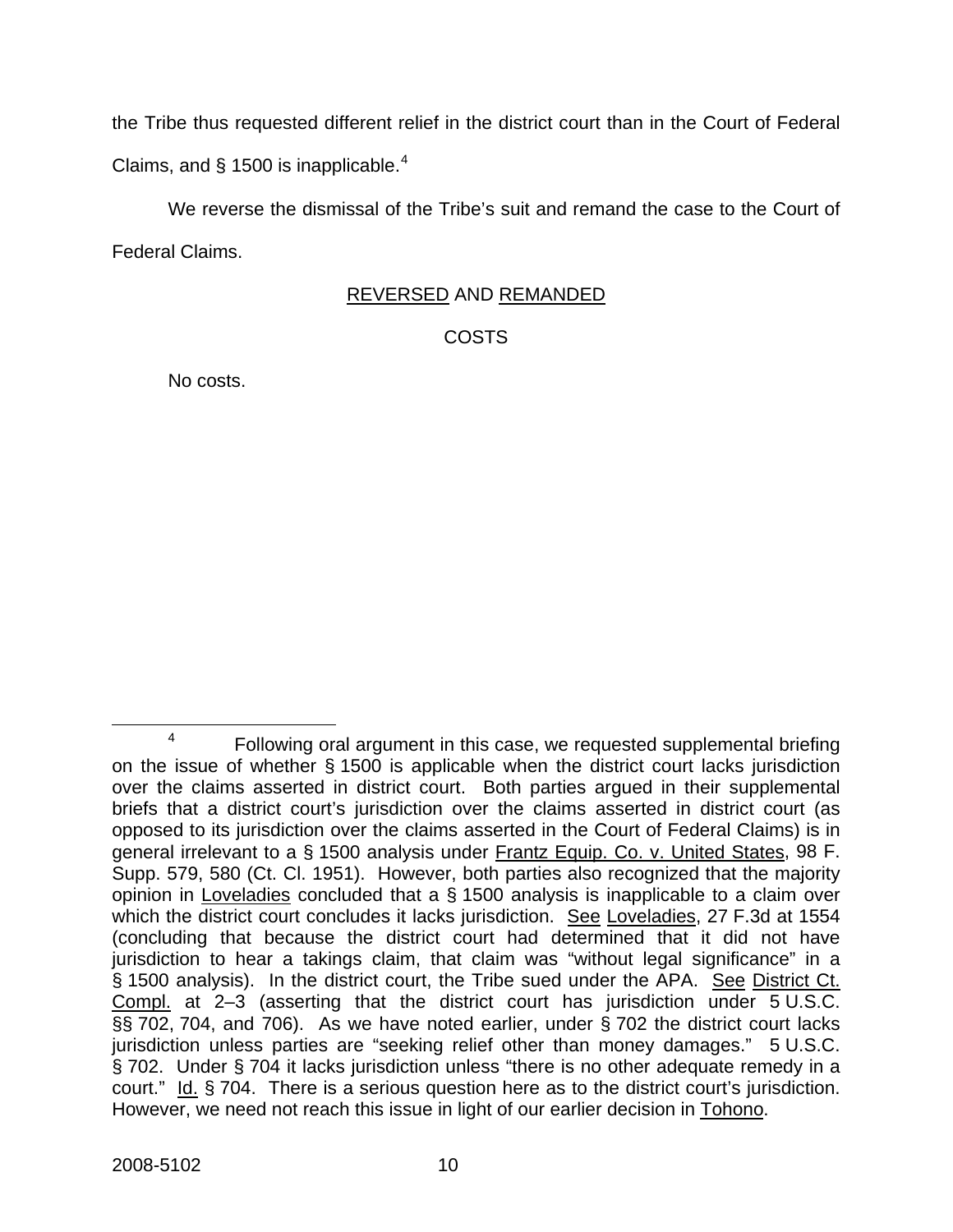# **United States Court of Appeals for the Federal Circuit**

2008-5102

## EASTERN SHAWNEE TRIBE OF OKLAHOMA,

Plaintiff-Appellant,

v.

## UNITED STATES,

Defendant-Appellee.

Appeal from the United States Court of Federal Claims in case 06-CV-917, Judge Charles F. Lettow.

MOORE, Circuit Judge, concurring.

The only question before this court is whether, under 28 U.S.C. § 1500, the Tribe's suit in the United States District Court for the District of Columbia "was based on substantially the same operative facts . . . at least if there was some overlap in the relief requested" as its suit in the Court of Federal Claims. Keene v. United States, 508 U.S. 200, 212 (1993). I agree that we must reverse the Court of Federal Claims because the answer to this question is no, but I write separately to express my reasons for the decision and my concerns over the majority's unnecessary and troubling expansion of the test under § 1500.

There is only one standard for applying § 1500—the one announced by the Supreme Court in Keene. We could not and did not modify this standard in Loveladies Harbor, Inc. v. United States, 27 F.3d 1545, 1551 (Fed. Cir. 1994) (en banc), or in Tohono O'odham Nation v. United States, 559 F.3d 1284 (Fed. Cir. 2009). In order to fall within § 1500, the two suits must have both "substantially the same operative facts"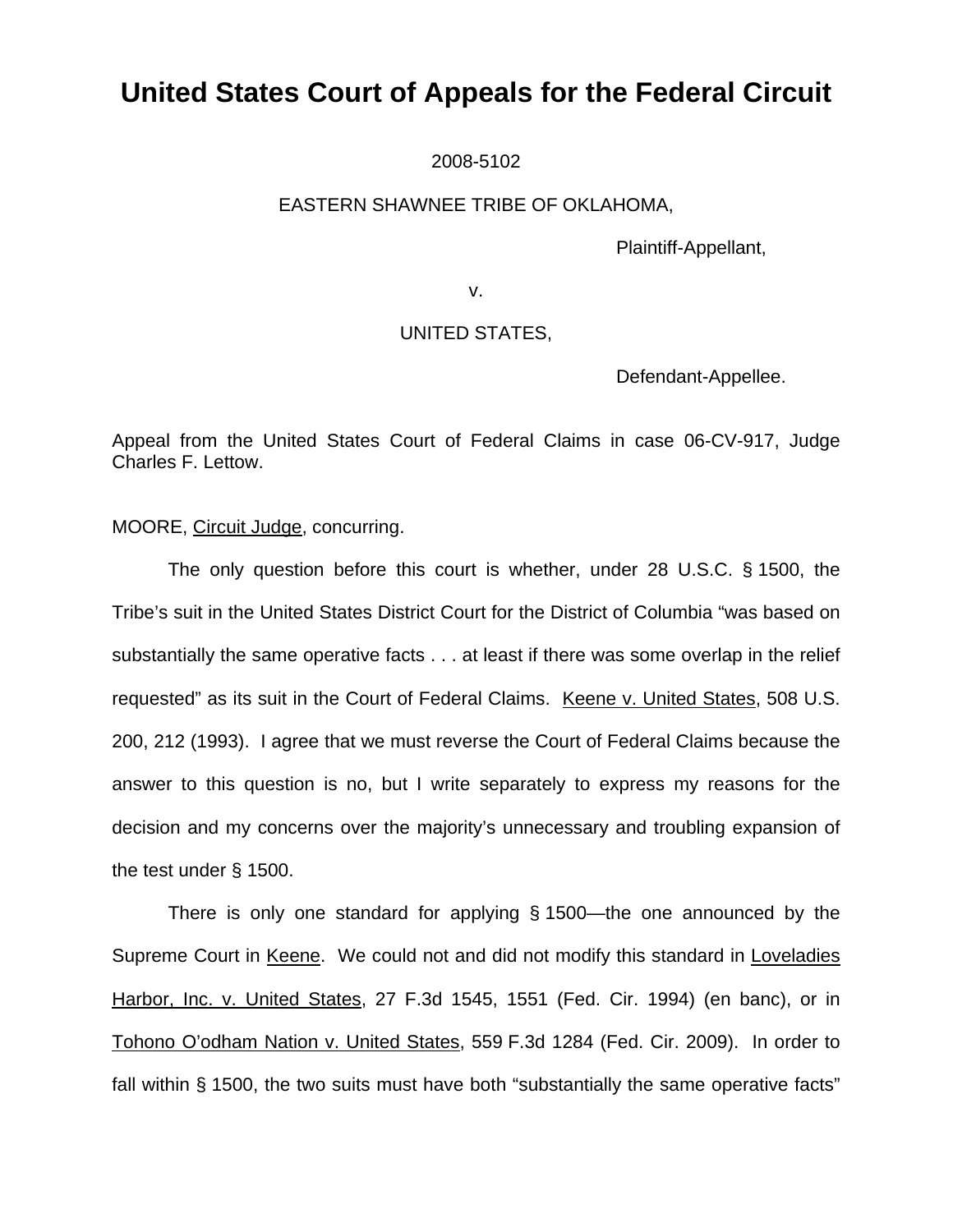and there must be "at least . . . some overlap in the relief requested." Keene, 508 U.S. at 212. It is contrary to Keene to apply § 1500 to two complaints that have no overlap in the relief requested. It is equally contrary to require that the relief requested in the two complaints be the same. None of the language in Loveladies or Tohono may be read to contravene Keene in these ways. Loveladies held that "[i]f the claims are distinctly different, Loveladies are excused from the jurisdictional dance required by § 1500." 27 F.3d at 1549. This holding is fully consistent with Keene because distinctly different claims have no overlap in the relief requested. Yet Loveladies creates some understandable confusion: "For the Court of Federal Claims to be precluded from hearing a claim under § 1500, the claim pending in another court must arise from the same operative facts, and must seek the same relief." Id. at 1551; see Tohono, 559 F.3d at 1288 ("Under the test set forth in Loveladies, § 1500 is applicable only if two claims arise from the same operative facts and seek the same relief."). When presented with such an ambiguity, we must read our cases as consonant with Supreme Court precedent. Indeed, the ultimate holding of Loveladies leaves no doubt that the standard is substantially the same operative facts and some overlap in the relief requested: "[T]he claims in the two courts are for distinctly different and not the same or even overlapping relief—this case presents the straightforward issue of plaintiffs who seek distinctly different types of relief in the two courts." 27 F.3d at 1554.

Moreover, I cannot agree with the majority that "[t]he basic holding in Tohono is that § 1500 is not a bar to claims seeking relief in the Court of Federal Claims where different relief is sought in the Court of Federal Claims and the relief sought in the Court of Federal Claims could not be awarded in the district court action." Maj. Op. at 8. With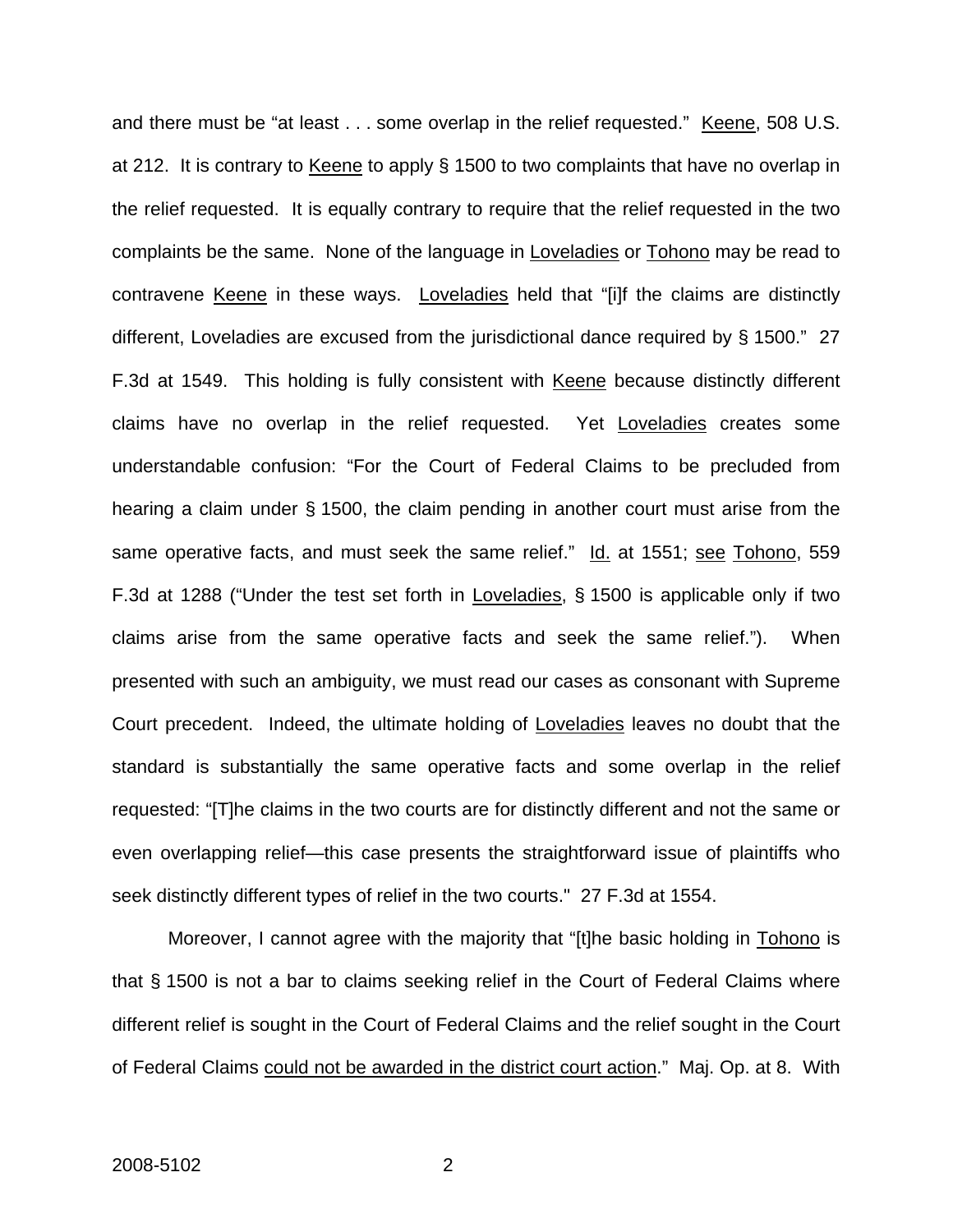all due respect to the majority, the narrow holding of Tohono is clear: "Because we conclude that the Nation's complaint in the Court of Federal Claims seeks relief that is different from the relief sought in its earlier-filed district court action, we reverse." Tohono, 559 F.3d at 1285; see also id. at 1293 ("Because the relief requested in the Nation's district court complaint is different from the relief requested in its Court of Federal Claims complaint, § 1500 does not divest the Court of Federal Claims of jurisdiction."); id. at 1289-91 (detailing the different relief sought in the two complaints). Section 1500 turns on the relief sought, not the jurisdictional limitations of the courts. See Dico v. United States, 48 F.3d 1199, 1204 (Fed. Cir. 1995) ("[I]t is the responsibility of the plaintiff to allege, clearly and with specificity, that different claims are involved in its two actions."). As both parties in this case argued in supplemental briefing, the jurisdiction of the district court is irrelevant in a § 1500 analysis:

The applicability of Sec. 1500 to the first claim of plaintiff, asserted in its petition herein, is not conditioned upon the question of whether the District Court had jurisdiction of the claim asserted by the plaintiff therein; and it is not necessary to the decision, upon the defendant's plea to the jurisdiction of this court, for us to discuss the question of whether or not the District Court does or does not have jurisdiction of the counterclaim filed by plaintiff therein.

Frantz Equip. Co. v. United States, 98 F. Supp. 579, 580 (Ct. Cl. 1951). The majority's interpretation of the holding in Tohono, which incorporates an evaluation of the relief that can be awarded in the district court, contravenes the binding precedent of  $Frantz<sup>1</sup>$  $Frantz<sup>1</sup>$  $Frantz<sup>1</sup>$ </u>

<span id="page-13-0"></span> $\frac{1}{1}$  $1$  Loveladies is not to the contrary. See Maj. Op. at 10 n.1. In that case, we did not evaluate the district court's jurisdiction. Rather, the district court dismissed the takings claim before it. Even this act of dismissal is irrelevant to the § 1500 analysis. See Keene, 508 U.S. at 204 (applying § 1500 to a Court of Federal Claims complaint even though the district court had dismissed the complaint filed there five days after the first complaint was filed in the Court of Federal Claims).